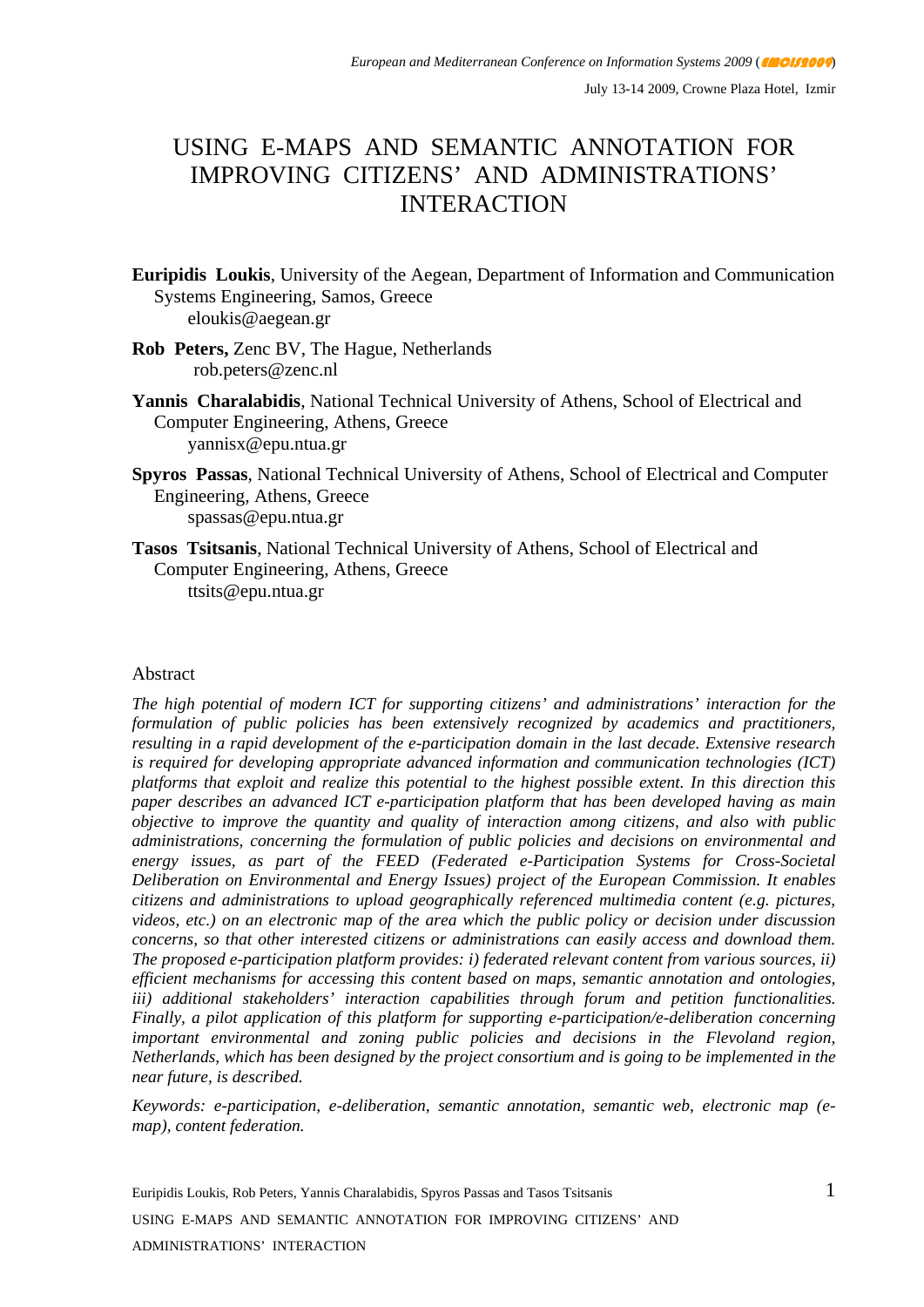### **1 INTRODUCTION**

Initially, the use of information and communication technologies (ICT) in government focused mainly on supporting its complex internal functions and processes, however subsequently the advent of the Internet gave rise to the development of 'extrovert' government information systems (IS) as well; the first generation of them aimed to enable ICT-based remote transactions (e.g. VAT declarations) of citizens with government organizations ('e-transaction' systems), while the second generation had a very different orientation: to enable ICT-based interaction between government organizations and citizens for the formulation of public policies and decisions (OECD 2003a, OECD 2003b, OECD 2004, Macintosh 2004, Timmers 2007). The high potential of modern ICT for supporting such interactions has been extensively recognized by academics and practitioners, resulting in a rapid development of the e-participation domain in the last decade. The Organisation for Economic Cooperation and Development (OECD) defines e-participation as the use of ICTs for supporting the provision of information to the citizens concerning government activities and public policies, the consultation with them and also their active participation in public policies and decisions formulation. Saebo et al (2008) gives a more political definition of e-participation, as the extension and transformation of participation in societal democratic and consultative processes mediated by ICT. The OECD emphasizes that 'all OECD member countries recognise new ICTs to be powerful tools for enhancing citizen engagement in public policy-making' since 'the unprecedented degree of interactivity offered by new ICTs has the potential to expand the scope, breadth and depth of government consultation with citizens and other key stakeholders during policy-making' (OECD 2004). However, further research is required for developing appropriate advanced ICT platforms that exploit and realize this potential to the highest possible extent.

The use of ICT for supporting and enhancing interaction among citizens, and also with public administrations for the formulation and application of various kinds of public policy and decisions is of critical importance, since these problems usually belong to the ones termed as 'wicked' by Rittel and Weber (1973), being characterised by high complexity, many heterogeneous views and conflicts among various stakeholders. In particular the problems of public policies and decisions formulation:

i) have many stakeholders, who are affecting and/or affected by the problem and the solution, each of them having a different view (representation) of the problem, and also different values and concerns,

ii) do not have mathematically 'optimal' solutions, but only 'better' and 'worse' solutions, the former having more advantages and positive arguments in favour of them than the latter,

iii) and also there are no clear rules for stopping the search for solution.

Such 'wicked problems' cannot be solved by formal 'first generation' design methodologies (based on pre-defined algorithms), and require 'second generation' ones, which are based on deliberation and argumentation approaches (Rittel and Weber 1973, Buckingham Shum 2003). These approaches include several circles of deliberation, in which the stakeholders interact, each of them raising issues concerning the problem under discussion, proposing solutions and arguing about advantages and disadvantages of them. Such a deliberation and argumentation approach is the best way for addressing the highly complex problems of formulation and application of public policies, and can be greatly supported and enhanced through moderns ICT.

However, in order this approach to be effective and successful, high quantity and quality of interaction among citizens, and also with public administrations is required, which has as a basic precondition that participating citizens are sufficiently informed. Due to the complexity of public policy issues today, this usually necessitates that participating citizens study of large amounts of relevant material, most of them being in textual form, such as:

a) various reports, plans, laws, committees' minutes, etc.,

b) numerous opinions and positions of other citizens (usually expressed in textual form, through letters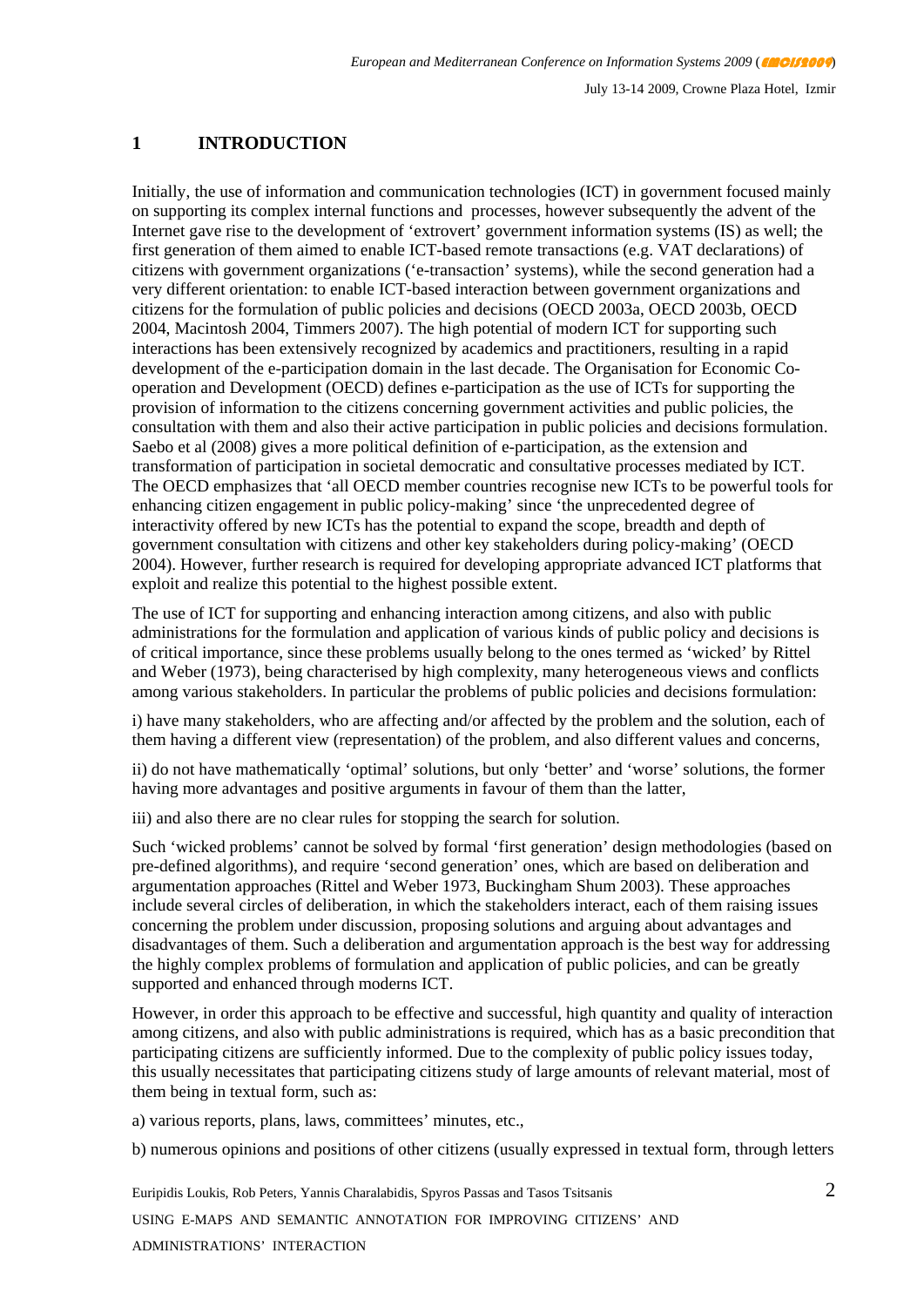sent to public administrations or to the press, and through postings in various e-forums), who might have quite different views, concerns and interests.

This requirement puts significant have a negative impact on the quantity and quality of both 'traditional' and ICT-based citizens' participation, since most citizens today do not have enough time for such extensive study, and also some of them lack the required familiarity and education. One approach that has been proposed for overcoming this problem is the use of Computer Supported Argument Visualisation' (CSAV) methods (Kirschner et al 2003) for the visual representation of the main points of large relevant textual documents (e.g. reports, plans, laws, committees' minutes, etc.) and lengthy 'traditional' or electronic discussions, so that interested citizens can understand these main points with minimal effort and time; however, this approach has been only to a limited extent explored (e.g. Renton & Macintosh 2007, Loukis et al 2009). Another approach for overcoming the above problem would be the provision to the participating citizens of relevant information in multimedia (e.g. images, video, etc.) and e-maps form, instead of textual, since the former is much easier to understand than the latter, and requires less time and effort. The present paper contributes to the exploration of this approach.

In particular, this paper describes an advanced ICT e-participation platform that has as main objective to improve the quantity and quality of interaction among citizens, and also with public administrations, concerning the formulation of public policies and decisions on environmental and energy issues. It has been developed as part of the FEED project (Federated e-Participation Systems for Cross-Societal Deliberation on Environmental and Energy Issues) (www.feed-project.eu), which is co-funded by the European Commission under the FP7 e-Participation. This platform enables citizens and administrations to upload geographically referenced multimedia content (e.g. pictures, videos, etc.) on an electronic map of the area which the public policy or decision under discussion concerns, so that other interested citizens or administrations can easily access and download them. The proposed eparticipation platform provides:

i) federated content, both 'internal' to it and 'external' residing in other web-sites, from various sources (managed, validated and non-validated),

ii) efficient mechanisms for accessing all this content based on maps, semantic annotation (Fensel et al 2003) and ontologies (Fensel 2004, Loukis 2007),

iii) additional stakeholders' interaction capabilities through forum and petition functionalities.

These capabilities the platform provides allow citizens to share quickly and easily content they have generated themselves on the issue under discussion (e.g. a picture or video produced even through a simple mobile phone, which shows a problem or documents an opinion/position) with other citizens, and also to search (using the e-map or/and the semantic annotation of all documents) for relevant content provided by other citizens or public administrations. Beyond this powerful interaction mechanism, the platform offers additional interaction capabilities through the forum and petition functionalities. The capabilities can result in a significant improvement of the quantity and quality of interaction among citizens, and also with public administrations, concerning the formulation of public policies and decisions, therefore it can enhance considerably both 'traditional' and ICT-based citizens' participation.

The paper is structured in seven sections. In section 2 the architecture of the platform is presented, while in section 3 the functionality it provides is described. Then in section  $\overline{4}$  its annotation engine is presented. It is followed by section 5 describing a pilot application of this platform for supporting eparticipation/e-deliberation concerning important environmental and zoning public policies and decisions in the Flevoland region, Netherlands, which has been designed by the project consortium and is going to be implemented in the near future. Finally section 6 summarizes conclusions and future research activities.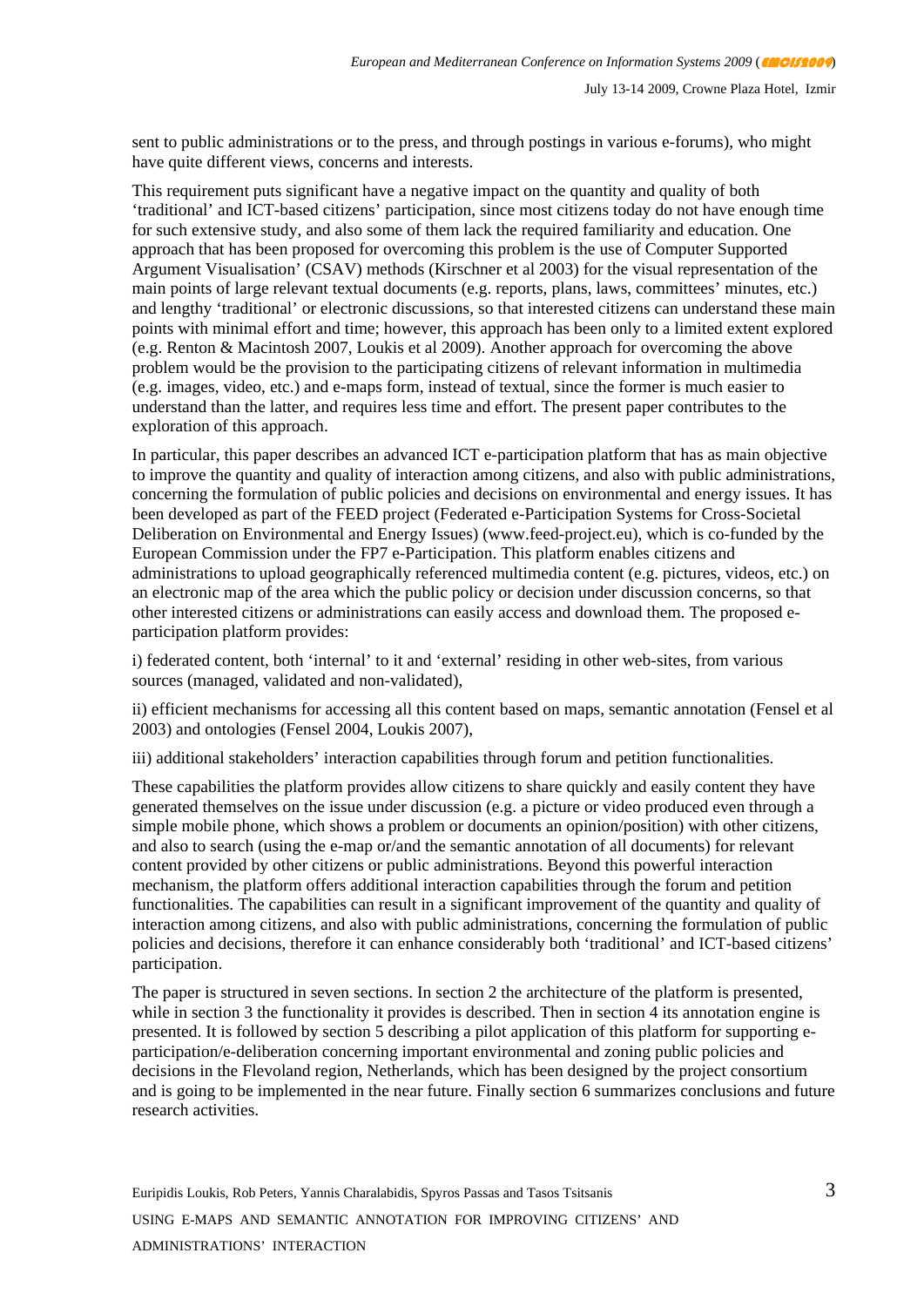#### **2 PLATFORM ARCHITECTURE**

The following Figure 1 shows the overall architecture of the platform. The main objective of this architecture is to bring together a number of pre-existing software components and underlying infrastructures along with semantic components (based on ontologies), which are being developed during the project Baseline Definition phase.



*Figure 1: Platform Overall Architecture* 

We can see that the platform includes the following elements:

- Federated content, which comprises the 'managed content' (GIS data, documents and multimedia content) and the web content, which includes 'validated content' that is found in web databases (e.g. Eur-Lex and Google News) and 'invalidated content' that is found dispersed over the Internet. Regarding the 'managed content', the main subsystems that store and retrieve this content are a document management system, a web-casting platform and spatial data infrastructures.

- Presentation Layer, which is the platform web front end for its human end users. It incorporates a number of e-participation tools, such as forums, petitions, meetings calendar, webcast/media player and map viewers that help end users both to access the content and also express their opinion during a deliberation process. Furthermore the Presentation Layer incorporates also a search facility that allows end users to access all categories of federated content. The provided search capabilities will either be free-text search and/or search by deliberation type or ontology term.

- Ontology Space, which incorporates the necessary ontologies that determine the semantic capabilities of the system. In particular, the 'deliberation ontology' provides a "grammar" for defining different types of deliberation; based on the deliberation ontology, different deliberation models are specified according to the needs of every pilot site that will be implemented during the trial operation. On the contrary, the 'domain ontology' specifies the "things" the deliberation process wiil be about. Practically the domain ontology provides an advanced keyword index to every data source (mainly managed content) that the system is referencing.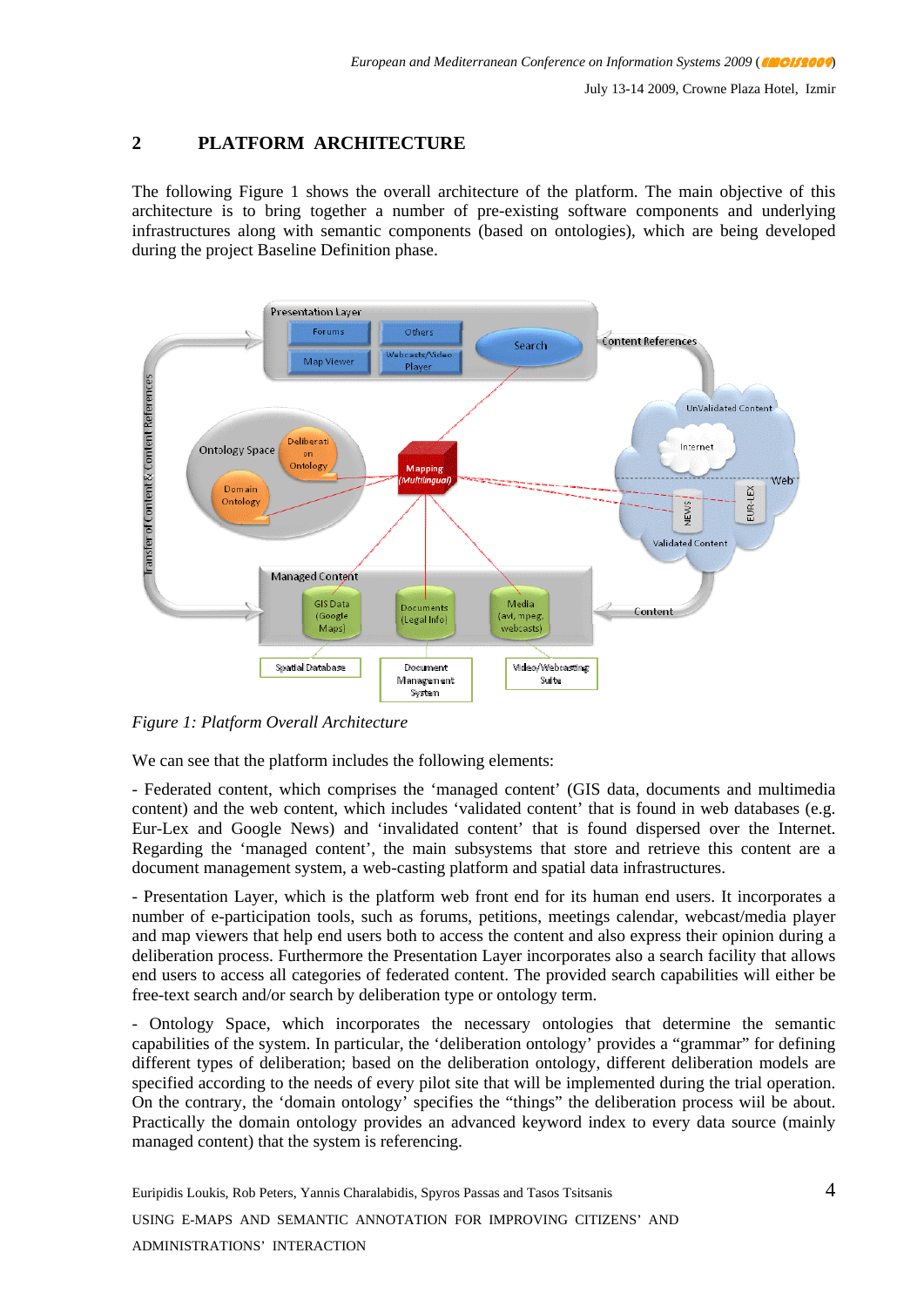#### **3 PLATFORM FUNCTIONALITY**

As mentioned in the previous section the content provided by this platform to the user can be grouped into the following three categories according to its source:

I) Managed Content: It includes material that has been selected by the authorized system managers, assessed as suitable for the purposes of the particular e-deliberation project, and stored, maintained and updated within the FEED platform (internal content). It consists of a) textual content, such as laws relevant to environmental and energy issues, legislative process documents, relevant articles, etc., b) multimedia content, such as images, or audio and video material from discussions in parliaments or local councils, enriched with vital contextual information (e.g. textual information concerning speaker's profile or the particular agenda item that the particular audio/video concerns) making these webcasts more meaningful and useful, and c) spatial data, such as maps of the area that the particular environmental and energy deliberation concerns, providing also the capability to connect the above textual and multimedia content to particular geographic locations of these maps (geographic referencing).

II) Validated Content: It includes material from similar sources as the managed content (e.g. relevant laws, legal documents, etc), but also news items/newsfeeds, which have been selected as appropriate and have been validated by the system managers, but reside in external organized storage facilities (e.g. in various web databases, such as EUR-LEX); they are accessible to the FEED users through a searching capability, that either accesses directly the content's storage facility, or uses its search API (if it exists). Integration of this category of content is made in the case that the necessary APIs/Web Services are available on behalf of the corresponding content providers (e.g. the EUR-LEX database).

III) Non-validated Content: It includes material stored outside the FEED platform that has not been validated by the system managers, so no guarantee can be given about its reliability, but might be of interest for the participants in the particular e-deliberation project. Main sources of such information are links to other web sites and/or content stored in external systems, as well as all the widely used search engines that exist on the Internet; this type of content will be accessible by the users through their references stored in the platform. Also we can have non-validated content provided by the platform end users, either as posted references in the forums, or as attached textual or multimedia documents (possibly connected to a particular location (point or area)), which will be stored within the FEED platform.

From the user functionality perspective the proposed e-participation platform includes eight interconnected functionality modules. Its most innovative feature is the wide use of map technologies in order to present information and initiate public deliberation. The map environment is completely interactive, so it can be used not only to enable the users find and access already stored data (e.g. request all documents associated with a particular area), but also to enable them upload on the platform their own content on the topic under discussion (e.g. textual or multimedia files), opinions and plans, and associate them instantly with a specific location (point or area) on the map.

the platform includes three map-oriented modules: Map, History and Vision. The Map module allows the user to focus on a particular geographical area of interest and interrogate the system to provide all information available in the platform (both 'internal' and 'external') about this area. Registered users can also upload content (e.g. textual, image or video files) and attach it to a particular location (point or area) on the map; this user-uploaded content, after being subject to moderation that verifies the quality of it, becomes publicly available, so that all the other users of the platform (both registered and non-registered) can view it. This capability creates a strong mechanism of interaction among the users. All map pages of this module are split into four sections, as shown in the following Figure 2.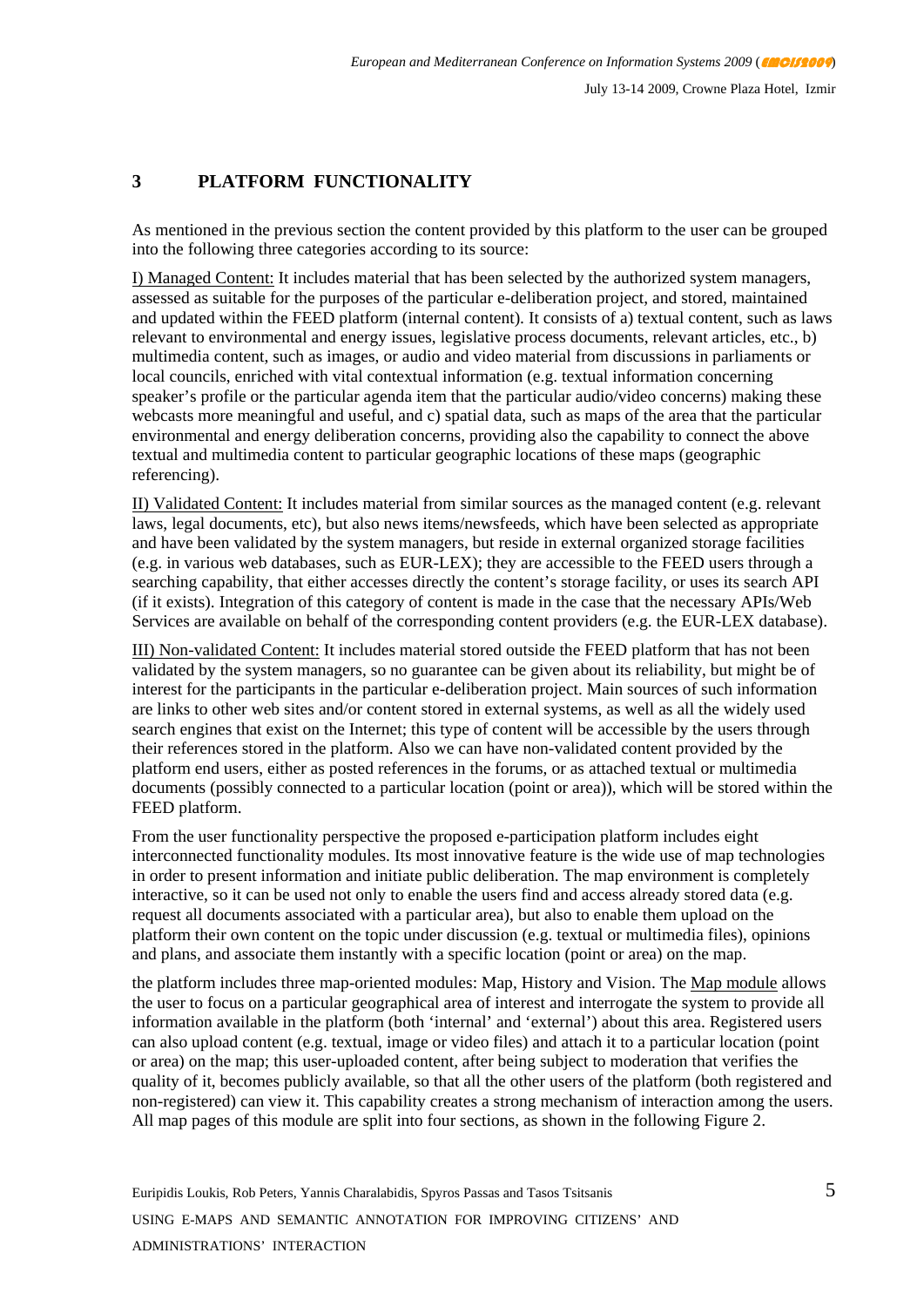July 13-14 2009, Crowne Plaza Hotel, Izmir



*Figure 2: A typical Map Page* 

In particular, the 'map section' shows the map of the area of interest selected by the user, with all relevant data available marked thereon, while the 'layers section' to the right allows the user to select various thematic layers of information to appear on the map, based on various environmental, recreation, etc. categories. The 'tabbed documents section' below lists documents available for the area of interest, categorized under various tabs, while the 'search section' allows the user to enter plain text or a taxonomical phrase in order to filter the information appearing in the documents tab.

The History module presents a map of an area selected by the user and provides controls that allow the user to see how this area has changed over time. The user has zoom control over the map area, while a slider over a timeline offers the capability to select different past times; as the slider is moved, the map changes reflecting the level of development of this area at the corresponding time. Finally the Vision module allows users to run "what if" scenarios for regional planning. This module allows any interested party (individual, organization, or public administration) to mark a map area and declare their vision concerning the development of this area in terms of industry, transport, energy, environment, etc. The system can also present information about the current status and the national and European laws and conditions applying to the specific area, as well as possible implications of such a vision, e.g. conflicting laws and disagreeing parties, allowing the user to refine and improve their visions and plans prior to formal submission.

In addition to the above map-related modules, the platform provides modules offering information retrieval capabilities. The Meetings module lists webcasts associated with the topic of the deliberation, while clicking on a particular webcast provides further information, shows location information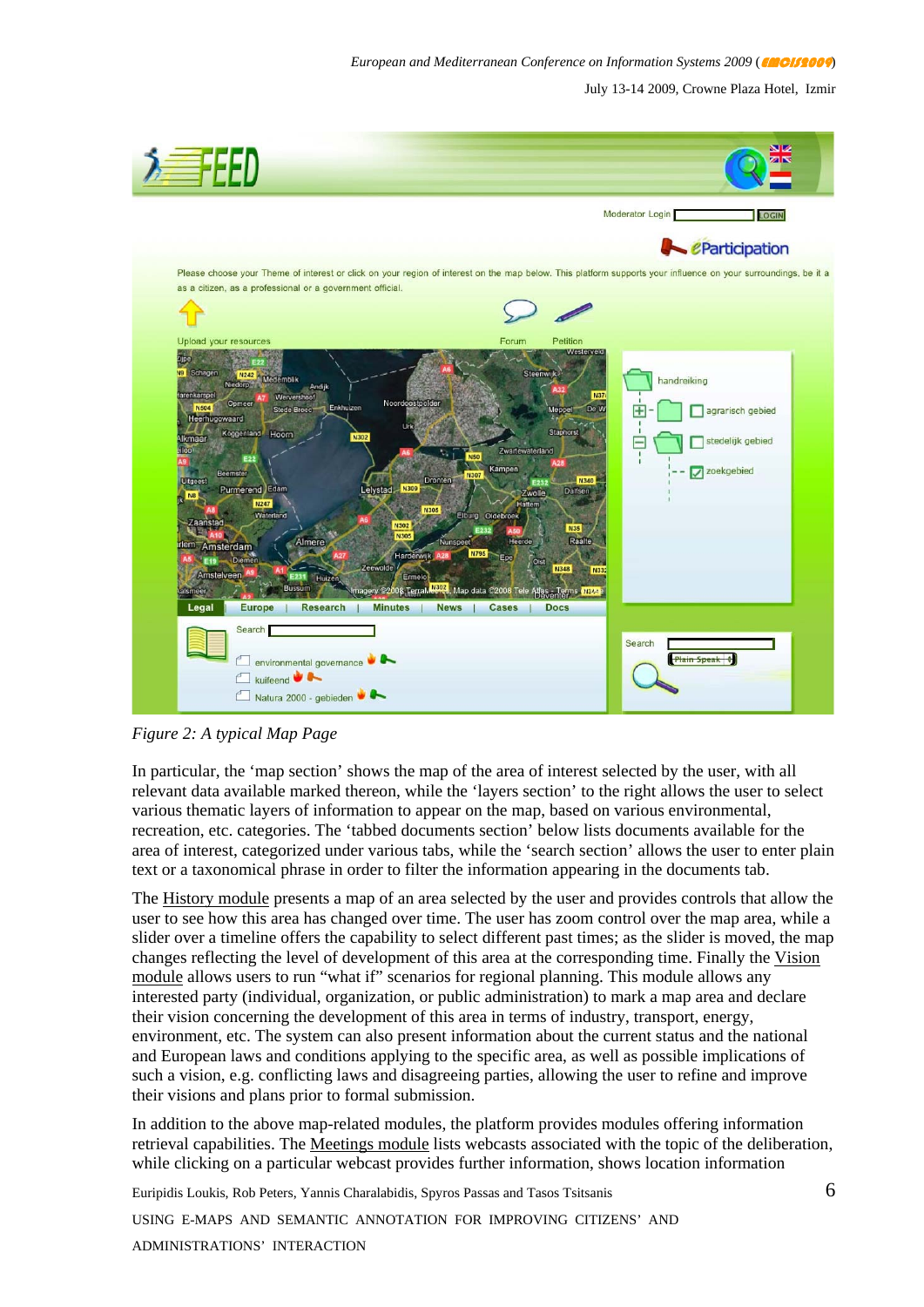associated with the webcast on an interactive map and allows users to watch the webcast. The Topic module is a text-based search page where the user can choose to search based on structured search terms contained in a taxonomy or by entering "free text". Resulting content is returned to the page and the user can click on any of these results in order to see the corresponding document or webcast, and also, if applicable, its location on the map. Throughout the pages of the platform users are offered the capability to rate any content item they select, be it a document, webcast or discussion message. Based on these user ratings the popularity of content items is determined, and the most popular of them are shown in the What's Hot page, which provides a single place where the user can go and discover what are the most interesting and popular items in the platform; as with the Topic page, the user can then click on any of these items and get further information and map location, where available.

Finally the platform provides additional modules offering interaction capabilities. The Forum module provides discussion - deliberation spaces in the form of online bulletin boards, where users can read existing messages on the topic under discussion in a 'threads structure', respond to any of these messages in a particular thread by entering a new message connected to the former, or create a new thread of discussion. The Petition module offers the capability to start online petitions about different types of issues (e.g. concerning environment, city planning, etc.) in order to increase the influence of public opinion in the public policy and decision making process.

#### **4 PLATFORM ANNOTATION ENGINE**

Since users need to have the potential to search, catalog, classify, secure, activate, update and delete content, emphasis has been laid to the semantic annotation of structured and unstructured information, such as scanned documents, rich media (audio and video), application files (word documents, spreadsheets, pdf files), e-mail and Web content. The following paragraphs describe the various semantic frameworks incorporated in the platform, the interconnections among them as well as a variety of sample queries that show the semantic capabilities of the platform.

The annotation engine is mostly based on Semantic Web Technology (Fensel et al 2003). The knowledge models about the cross border deliberation models and the domain knowledge of the working scenarios are all described with RDF/OWL. The reason why RDF/OWL has been chosen, is that it provides the ability to do inference and reasoning with these models. For publishing this information as a service the OpenRDF Sesame server is used. This server has an SPARQL-endpoint which is an access point for queries. The SPARQL endpoint is accessible over the web. It is used in order to fill up the portal with information. The portal can be seen as a user interface for the OpenRDF Sesame server and the SPARQL-endpoint is the interface between them.

In Figure 3 is shown the architecture of the interaction between the portal and the annotation engine. The portal gets its information by sending the appropriate queries to the SPARQL Endpoint, which is an access point to the OpenRDF Sesame server. The OWLIM is an inference layer within the OpenRDF Sesame server. The portal also provides an interface for adding data, which are then processed by the OWLIM module and the result is propagated to the portal by the same SPARQL endpoint.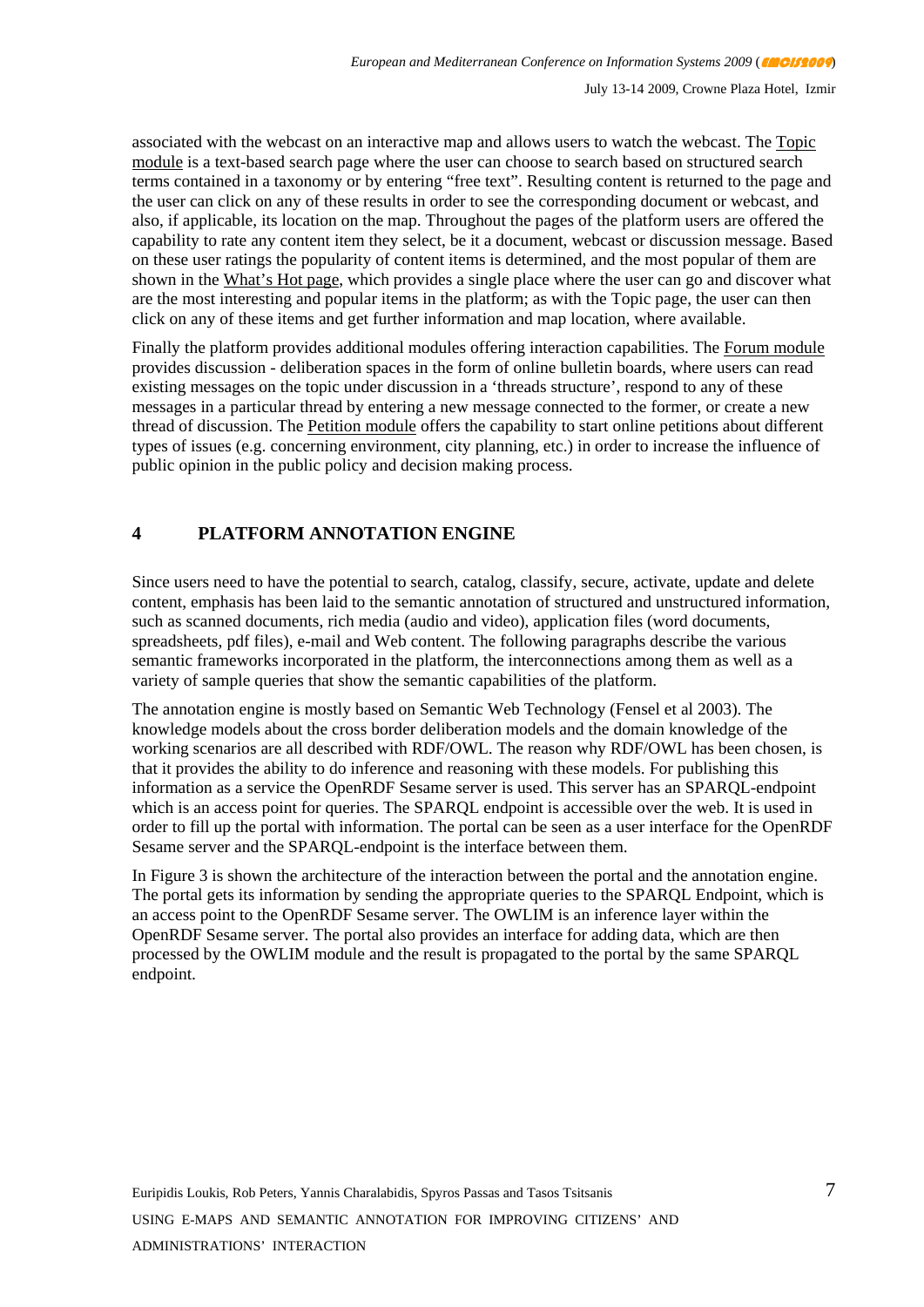

*Figure 3 - Architecture of the annotation engine of the platform* 

#### **5 A PILOT APPLICATION**

A first pilot application has been designed by the project consortium for evaluating systematically the proposed eParticipation platform testing in the Flevoland region, Netherlands. This is an area that was reclaimed from the sea and was destined to become land; however, later it was decided to keep the water area intact, but this caused severe scarcity of land resources in the Amsterdam urban expansion area. The main reasons for having chosen this as our first pilot are:

- The Flevoland public authority has to coordinate the revision of the entire regional development plan with six cities in a concurrent manner. All the changes will be made available to all interested actors through a web-service. In this direction Flevoland has launched the "Geopolis" initiative in order to create the right spirit of collaboration among actors involved, for informing the public and businesses about the redevelopment plans.

- Flevoland had the vision to write the explanatory paragraphs on the 200 pages regional development plan in XML and in object oriented slices. This means that businesses and citizens or non-government organizations (NGOs) can find relevant and precise location-based interpretations of the usually very diplomatic language of such plans without having to rely on professionals, who are paid to read through these highly political documents and interpret them in a simple and 'practical' language.

- The area to be re-developed is under high pressure from many actors, who want to launch economic and recreational activities in a densely populated area, where one European directive demands that people stay away in order to save protected birds species, while another European directive demands large scale redesign operations to maintain water quality in the inner lake.

In this pilot the platform will be used for cases of environmental trade-offs and 'NIMBY' ('Not In My Back Yard') problems, such as the allocation of a water ski resorts near parts of the ecological protected surroundings, hotel and other recreation facilities and the construction of new islands for housing. The legal reasoning becomes relevant when the law offers limited possibilities of intrusion of "green" areas by compensation of other "green" elsewhere. For the purpose of European transferability it is intended to apply Google maps technology rather than GIS technology in order to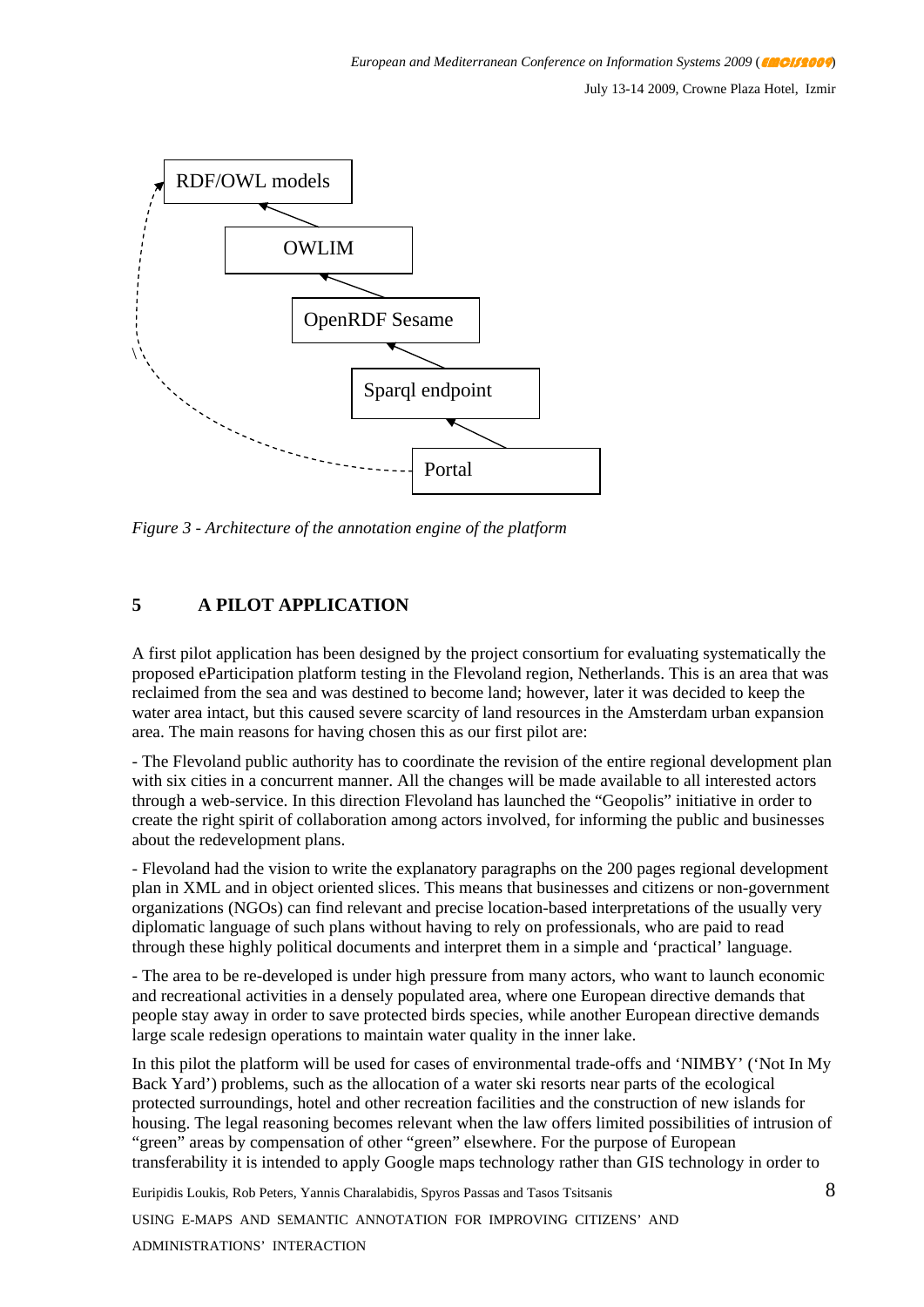support "contour editing" by visitors of the website. The visitor will be able to indicate a specific area he/she is interested in by drawing a rectangle on the map, in order to discuss and support his case with documents, research reports, legislation and plans that can be uploaded, stored and downloaded for this drawn area.

The interface of the platform instance developed for this Flevoland pilot is shown in Figure 4. It is linked to the Oracle database of the regional authority of Flevoland; all map layers available can be projected on this Google map screen. In this way the conflict resolution system will maintain dynamic input from legal constraints and map layer updates.



*Figure 4: Interface of the platform for the Flevoland pilot* 

## **5 CONCLUSIONS**

In the previous sections of this paper has been described an advanced ICT e-participation platform that has been developed, as part of the FEED (Federated e-Participation Systems for Cross-Societal Deliberation on Environmental and Energy Issues) project of the European Commission, in order to improve the quantity and quality of interaction among citizens, and also with public administrations, concerning the formulation of public policies and decisions, with main emphasis on environmental and energy issues. The platform enables citizens and administrations to upload relevant geographically referenced multimedia content (e.g. pictures, videos, etc.) on an electronic map of the area which the public policy or decision under discussion concerns, so that other interested citizens or administrations can easily access and download them. The proposed e-participation platform provides federated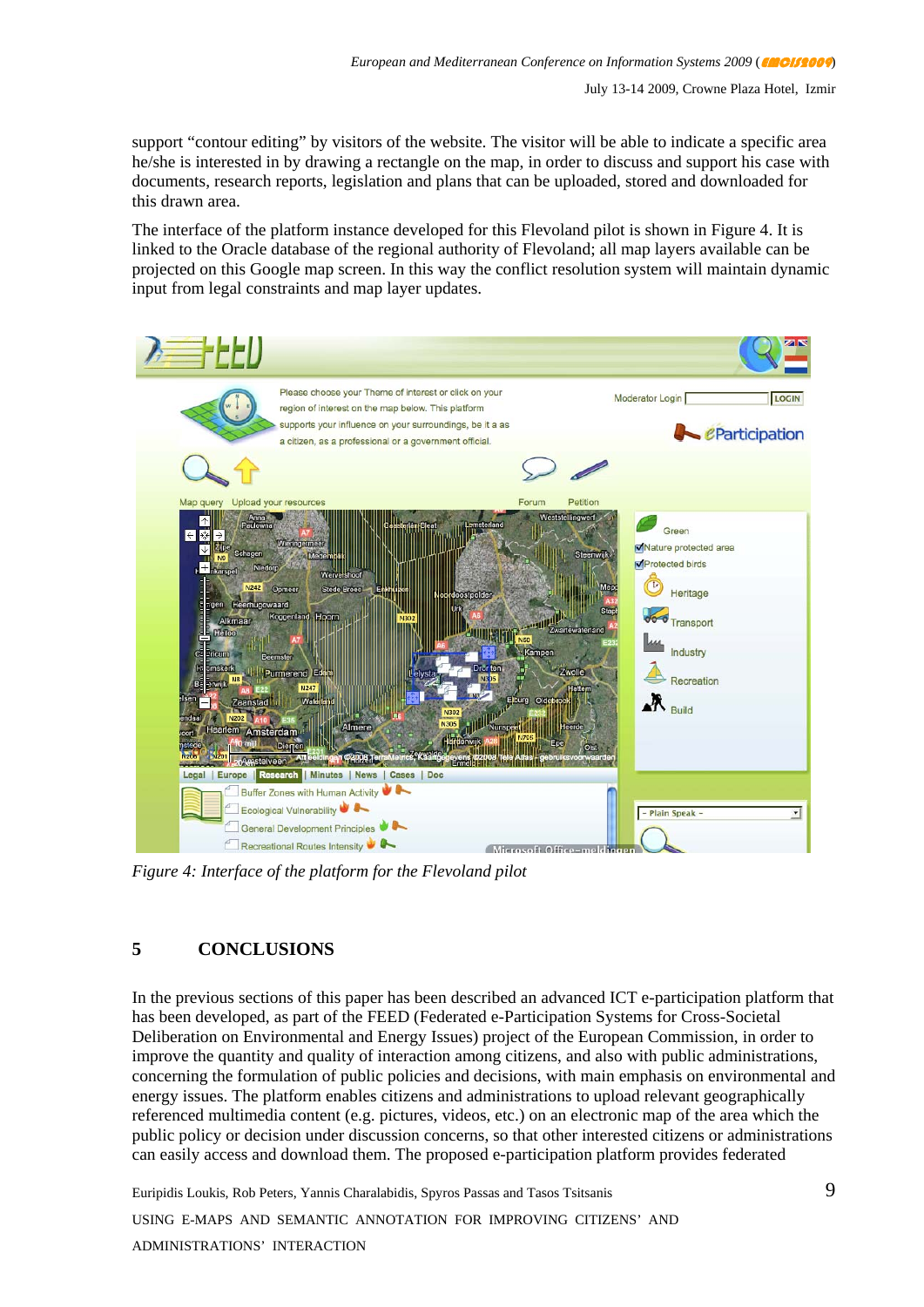relevant content from various sources (managed, validated and non-validated) and also efficient mechanisms for accessing it based on maps (by drawing an area on the map we can access all content concerning this area), semantic annotation and ontologies. Beyond this powerful interaction mechanism, the platform offers additional interaction capabilities through the forum and petition functionalities. The capabilities provided by this platform can result in a significant improvement of the quantity and quality of interaction among citizens, and also with public administrations, concerning the formulation of public policies and decisions, therefore it can enhance considerably both 'traditional' and ICT-based citizens' participation.

In order to evaluate systematically this platform a first pilot application of it has been designed by the project consortium and is going to be implemented in the near future. It aims at supporting eparticipation/e-deliberation concerning important environmental and zoning public policies and decisions in the Flevoland region, Netherlands. Furthermore, three additional pilots are going to be conducted in Greece, Great Britain and Czech Republic. After the end of these pilots a systematic and comprehensive evaluation of them will take place, based on the 'Technology Acceptance Model' (TAM) (Davis 1989, Davis et al 1989, Venkatesh et al 2003) and the e-Participation evaluation methodology developed by the first of the authors (Loukis and Xenakis 2008a and 2008b, Loukis et al 2009), and its conclusions will be used for improving the platform and the practice of its usage.

#### References

- Organization for Economic Co-operation & Development (OECD) 2003a. 'Engaging Citizens Online for Better Policy-making', OECD Policy Brief, Paris, France.
- Organization for Economic Co-operation & Development (OECD) 2003b. 'The e-Government Imperative', OECD Report, Paris, France.
- Organization for Economic Co-operation & Development (OECD) 2004. 'Promise and Problems of e-Democracy: Challenges of Online Citizen Engagement', OECD Report, Paris, France.
- Macintosh, A. 2004. 'Characterizing E-Participation in Policy Making'. In: *Proceedings of the 37th Hawaii International Conference on System Sciences 2004 (HICSS-37 2004)*, 5-8 January 2004, Big Island, HI, USA.
- Timmers, P. 2007. 'Agenda for eDemocracy an EU perspective'. European Commission, Brussels, Belgium.
- Saebo, O., Rose, J., Flak, L. S. 2008. 'The shape of eParticipation: Characterizing an emerging research area'. *Government Information Quarterly*, 25:400-428.
- Rittel, H. W. J. and Weber, M. M. 1973. 'Dilemmas in a general theory of planning'. *Policy Sciences*, 4: 155-169.
- Buckingham Shum, S. 2003. 'The Roots to Computer Supported Collaborative Argument Visualization'. In: P. A. Kirschner, S. Buckingham Shum and C. S. Carr (eds.), *Visualizing Argumentation: Software Tools for Collaborative and Educational Sense-Making*, Springer Verlag, London, UK.
- Kirschner, P., Buckingham Shum S. and Carr C. 2003. 'Visualizing Argumentation: Software Tools for Collaborative and Educational Sense-Making'. Springer Verlag, London.
- Renton, A. and Macintosh, A. 2007. 'Computer Supported Argument Maps as a Policy Memory'. *Information Society Journal*, 23(2):125-133.
- Loukis, E., Xenakis, A. and Tserpeli, N. 2008. 'Using Argument Visualization to Enhance e-Participation in the Legislation Formation Process'. In: *Proceedings of First International Conference on e-Participation (ePart) 2009*, Springer Verlag, August 30 - September 3, 2009, Linz, Austria.
- Fensel, D., Hendler, J., Lieberman, H., and Wahlster, W. 2003. 'Introduction'. In: Fensel, D., Hendler, J., Lieberman, H., and Wahlster, W. (eds.), *Spinning the semantic web: Bringing the World Wide Web to its full potential*, MIT Press, Cambridge, UK.
- Fensel, D. 2004. 'Ontologies: A Silver Bullet for Knowledge Management and Electronic Commerce'. Springer Verlag, Berlin - Heidelberg.

Euripidis Loukis, Rob Peters, Yannis Charalabidis, Spyros Passas and Tasos Tsitsanis

USING E-MAPS AND SEMANTIC ANNOTATION FOR IMPROVING CITIZENS' AND